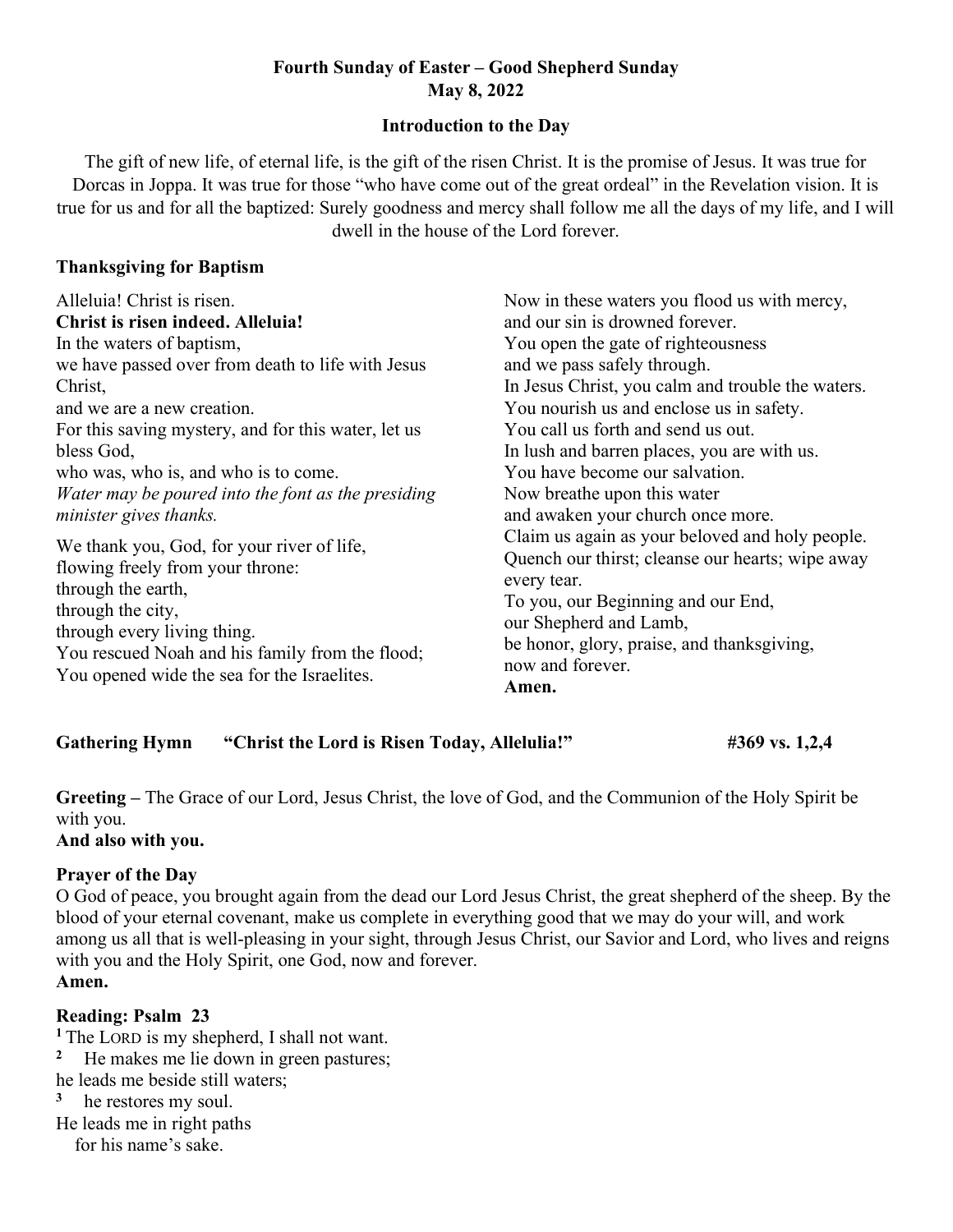<sup>4</sup> Even though I walk through the darkest valley, I fear no evil; for you are with me; your rod and your staff they comfort me. <sup>5</sup>You prepare a table before me in the presence of my enemies; you anoint my head with oil; my cup overflows. <sup>6</sup> Surely goodness and mercy shall follow me all the days of my life, and I shall dwell in the house of the LORD my whole life long.

The Word of the Lord. Thanks be to God.

Children's Message

### Gospel: John 10:22-30

<sup>22</sup>At that time the festival of the Dedication took place in Jerusalem. It was winter,  $^{23}$  and Jesus was walking in the temple, in the portico of Solomon.  $^{24}$ So the Jews gathered around him and said to him, "How long will you keep us in suspense? If you are the Messiah, tell us plainly." <sup>25</sup>Jesus answered, "I have told you, and you do not believe. The works that I do in my Father's name testify to me; <sup>26</sup>but you do not believe, because you do not belong to my sheep. <sup>27</sup>My sheep hear my voice. I know them, and they follow me. <sup>28</sup>I give them eternal life, and they will never perish. No one will snatch them out of my hand. <sup>29</sup>What my Father has given me is greater than all else, and no one can snatch it out of the Father's hand. <sup>30</sup>The Father and I are one."

The Gospel of the Lord. Praise to You, O Christ

#### Sermon

People of God, grace to you and peace from God, and from our Lord and Savior, Jesus Christ. AMEN.

By now you've hopefully picked up on the repetition of this Easter season. Week after week themes have weaved their way through our Gospel texts, and this Sunday is no different.

Just last week Jesus was on the shore eating breakfast with his disciples when he asked Peter, "Do you love me?" In that exchange we hear three times that Peter does indeed love Jesus, and each time Jesus responds by telling him what loving him would look like. "Feed my lambs. Tend my sheep. Feed my sheep."

To love Jesus is to care for the flock that he has entrusted to us.

It's that simple. Sermon done. Thanks for coming.

Except it isn't.

It is actually quite difficult. It is a large task. But, it is an important task.

I was recently talking with a friend that has become disenfranchised with "church." Often when you hear this, what is really being said is that they don't like organized religion. It is difficult for people who have become disenfranchised with church to see through the dominant narrative of church in society. Newsflash, a pretty picture isn't painted of what church is, unfortunately.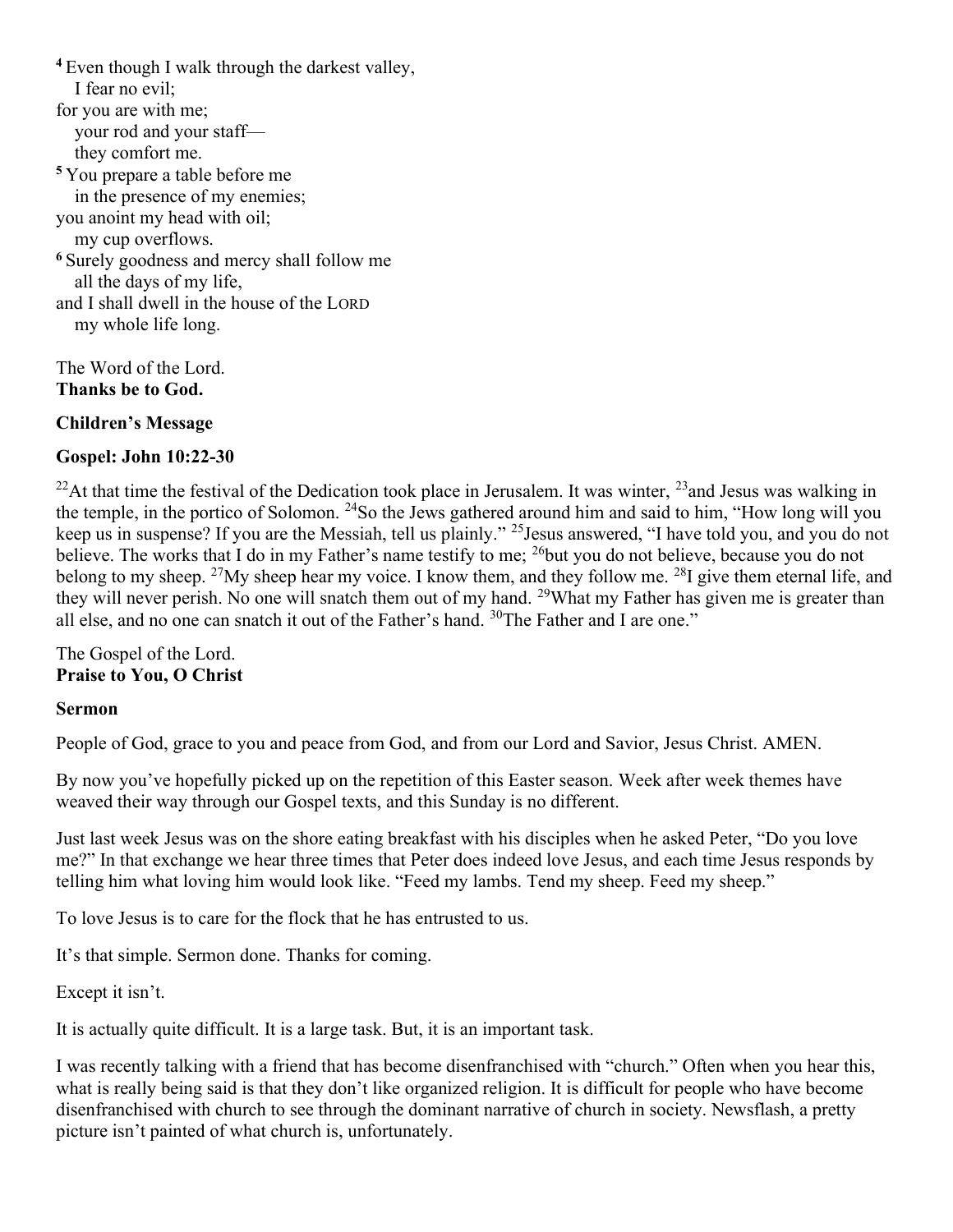And, this demographic of people who have become disenfranchised with church is actually quite large. So large, in fact, that they have been given a label. They are the "nones." When asked what religion they align themselves with, their answer would be "none."

This is, again unformately, because they have experienced the worst of what church can sometimes be and they feel the hypocrisy of "the church." They turn on the television or go on social media and they see religion as a hammer to get people to think the way you want them to think. And, when religion and the Bible are used in such a way, people see right through it, and no longer hear the Gospel, the Good News, that ought to be preached from it.

When religion and the Bible are used as weapons we miss the words we will find in it. "Feed my lambs. Tend my sheep. Feed my sheep."

So often, for church people, when the topic of people who have been disenfranchised with church comes up, the question is, "How could they not believe?"

Perhaps a better question would be, "How have we done as the body of Christ in testifying to God's grace and mercy?"

You see, the other thing that this demographic of people will sometimes (but not always) tell you is that they are "spiritual but not religious." They believe the things that they hope to experience from the church, but the church itself has done a poor job of lending them that experience.

This demographic is typically, but not limited to, young people. Not all of the "nones" are young people, and not all young people are "nones," but generally speaking this is a younger demographic.

Jesus, in our Gospel last week ends his dialog with Peter by simply stating, "Follow me."

Jesus, in our Gospel for today tells us, "My sheep hear My voice. I know them, and they follow me."

The fact that these conversations like the one I had with my friend happen at all is because those who have become disenfranchised with the church hear Jesus' voice, Jesus knows them, and they follow. They're simply turned off by organized religion that gets itself bogged down in the other matters of being church, and forgets sometimes about the Gospel, or as Psalm 23 puts it, "surely goodness and mercy shall follow me all the days of my life."

That is a promise they know. That is a promise they long to experience when they come to church. That is a promise they would love to see churches living out day in and day out. But, so often, they don't. They see the opposite.

So, people of faith, do our actions as church testify the goodness and mercy of God's love, or do they testify to our care for the institution and saying the right thing instead of doing the right thing?

It is a difficult question to ask. And it is a difficult question to think we ought to have to answer. But, we do.

That is hearing Jesus' voice in this text. That is following Jesus in our Gospel for today.

Thanks be to God.

AMEN

#### Song of the Day "Blessing, Honor, and Glory" #433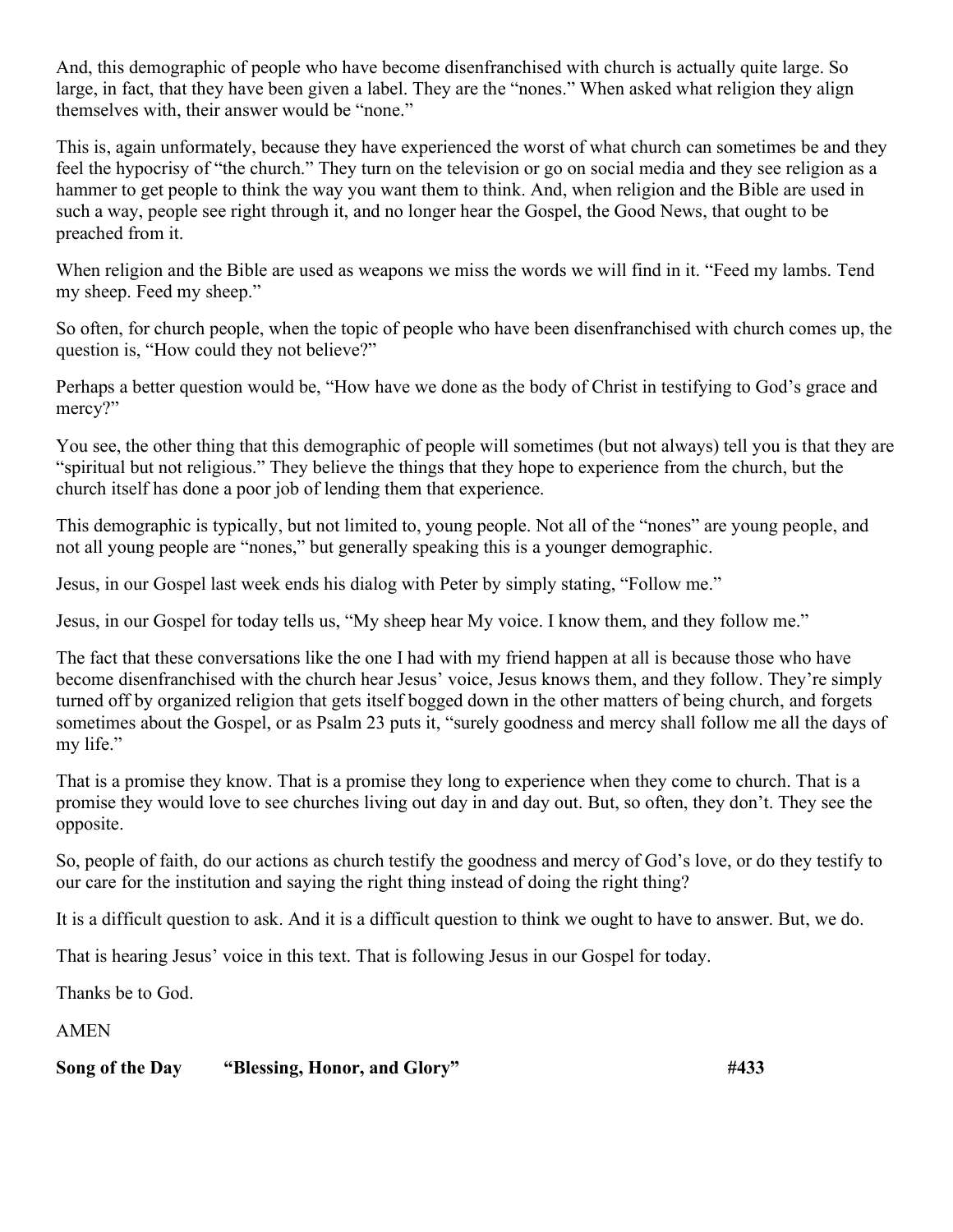### The Apostles' Creed

I believe in God, the Father almighty, Creator of heaven and earth. I believe in Jesus Christ, God's only Son, our Lord, who was conceived by the Holy Spirit, born of the virgin Mary, suffered under Pontius Pilate, was crucified, died, and was buried; he descended to the dead. On the third day he rose again; he ascended into heaven, he is seated at the right hand of the Father, and he will come to judge the living and the dead. I believe in the Holy Spirit, the holy catholic church, the communion of saints, the forgiveness of sins, the resurrection of the body, and the life everlasting. Amen.

# **Offering**

# Offertory Prayer

Living God, you gather the wolf and the lamb to feed together in your peaceable reign, and you welcome us all at your table. Reach out to us through this meal, and show us your wounded and risen body, that we may be nourished and believe in Jesus Christ, our Savior and Lord. Amen.

## Prayers of Intercession

Set free from captivity to sin and death, we pray to the God of resurrection for the church, people in need, and all of creation.

Gentle Shepherd, enable your church to respond to the voice of Jesus. Give us unfailing trust, unafraid to join in Jesus' work of renewing all things. God, in your mercy,

## hear our prayer.

Feed your people at the table of creation. Prepare a safe place for those whose environments are dangerous or unhealthy, especially those making difficult journeys. Prosper your creation for the sake of every living thing. God, in your mercy,

## hear our prayer.

Warm the hearts of all who celebrate and all who mourn on Mother's Day. Accompany those yearning to be mothers. Help us to heal from broken family relationships and open us to receive your nurturing love from all who serve mothering roles in our lives. God, in your mercy,

### hear our prayer.

Seek out those who weep while they await healing or consolation *(especially for Gena, Peyton, Kathy, Matt,* Bob and Joanne, Jim and Sandy, Bob and Kay, Joe, Bill and Bonnie, David, Cassie, Keith and JoJo, Sherm and Mary, Frank and Heather, Verna, Bob and Sonja, Irene, Jacob). Set people in their path who can provide the care they need, and wipe away every tear from their eyes. God, in your mercy,

# hear our prayer.